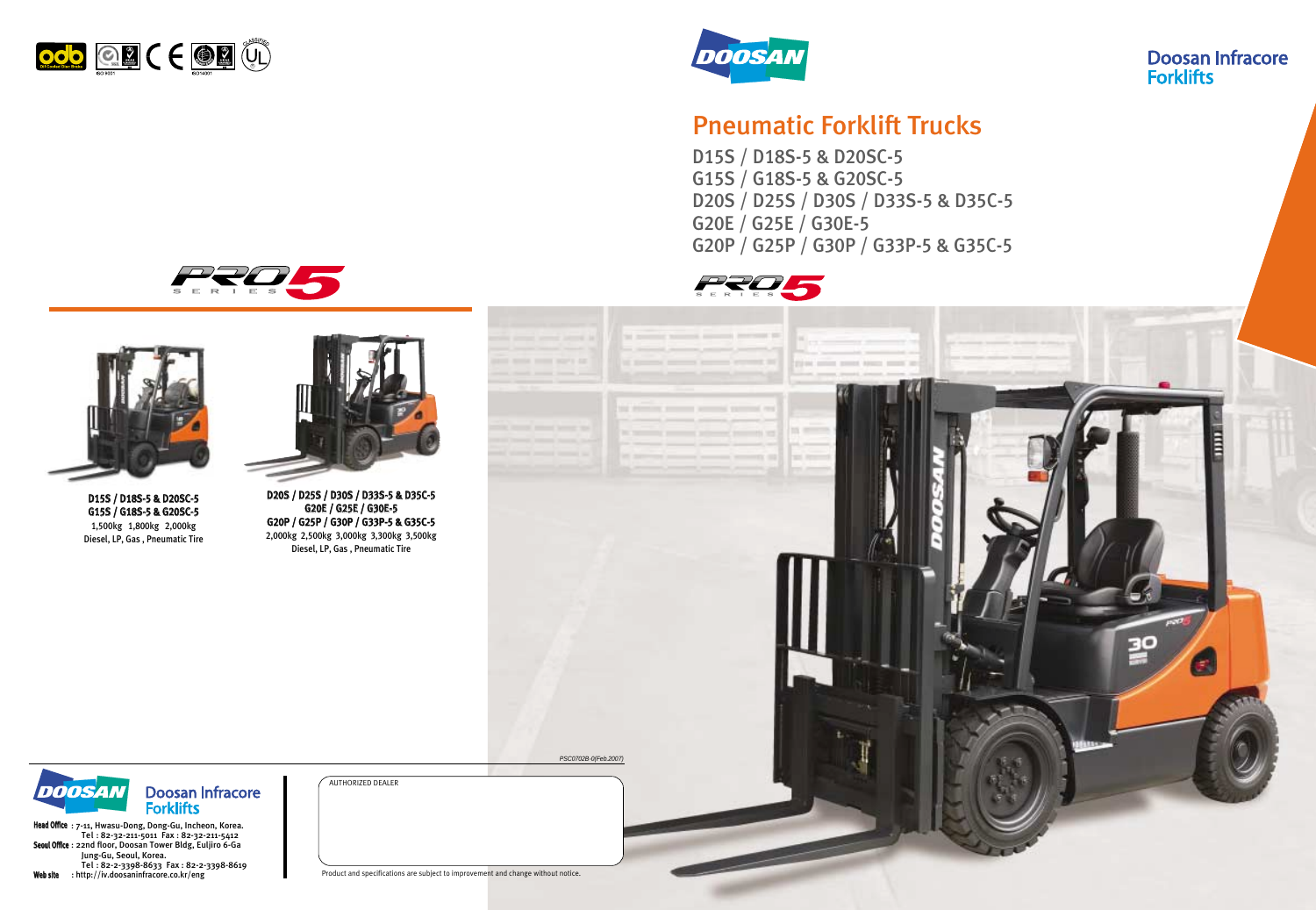Doosan's Outstanding Reputation for Durable, Dependable and Operator Friendly Pneumatics is Further Enhanced with Our New 1,500kg to 3,500kg Heart-of-the-Line Pro 5 Series.

Providing a Well Balanced Mix of Enhanced Technology, Operator Comfort Refinements, Performance Efficiencies and Serviceability Advances, These New Pneumatics will Increase Productivity and lower your Operation Costs with Features Like:

ج



# **Redesigned....From The Ground Up!**

- *Optimized Operator Comfort Provisions*
- **High Powered, Fuel efficient, and Emission Regulation** *Compliant Diesel, LPG and Gasoline Engines*
- *Virtually Maintenance-free Oil cooled Disc Brakes*
- *Power Reversal Transmission*
- *Lift and Tilt Locking Hydraulic Control Valve*
- *OSS(Operator Sensing System)*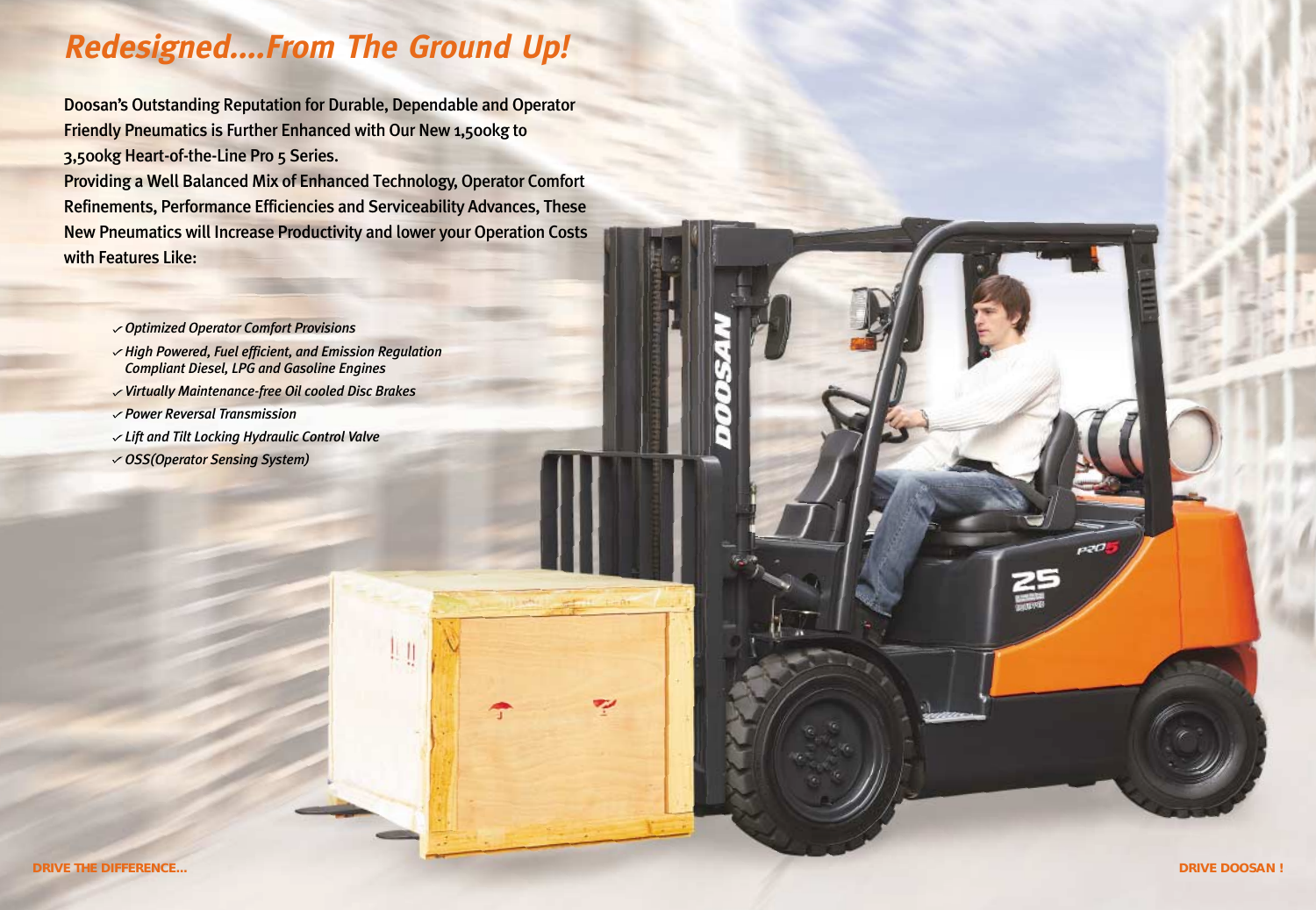*DRIVE DOOSAN !*

Spacious and Well Planned Operator compartment Ample operator leg room, tillable steering column and ergonomically positioned operator pedals combined with a low cowl height facilitate ease of operation.

## **Integrated Instrument Panel**

Handles refreshments, paperwork, small tools, etc. for operator efficiency.

## **Auto Tilt Leveling (Optional)**

The centralized and integrated easy-to-read instrument panel maximizes operator efficiency. Fuel gauge, engine hour meter, engine oil pressure, coolant and transmission temperature, mast interlock, transmission neutral, seat belt, brake oil level gauge keeps operator aware and informed of all vehicle performance systems.

## **Convenience Package**

- $\vee$  Parking alarm : Alarm warning when operator leaves the seat without parking brake
- $\checkmark$  Seat belt indicator : Seat belt warning light for 10 seconds reminds operator to employ seat belt
- $\vee$  Neutral shift feature : Transmission is automatically shifted into neutral when the operator leaves the seat with the engine running and the direction lever in forward or reverse

## **Rear Grab Bar with Horn (Optional)**

Returns mast to upright vertical position with the push of a button.

## **O** Operator Sensing System

When operator drives in reverse, rear grab bar enables horn activation to alert surrounding personnel.

# **Operator Friendly Features Include:**







Our ergonomically designed and spacious operator compartment combined with a variety of operational enhancements will facilitate ease of operation and help boost output in any application.



# **A Comfortable Operator Enhances Truck Performance**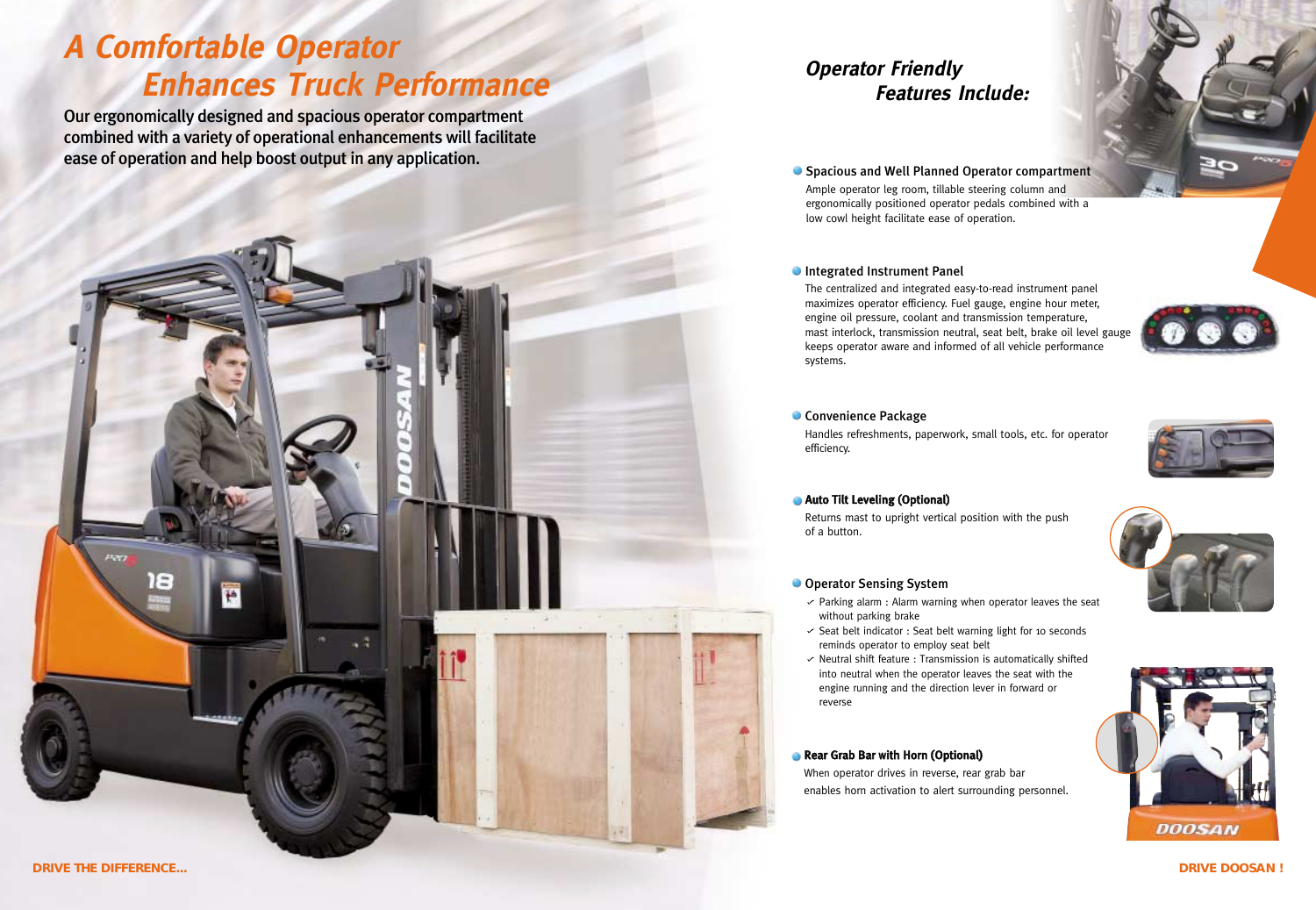35

## Oil- Cooled Disc Brakes(ODB)

Virtually maintenance-free, ODB is standard equipment on all 1,500kg~3,500kg series forklifts. The enclosed brake system eliminates outside contamination significantly extending the brake life up to 5 times longer when compared to conventional shoe brakes. That's why they come with our industry exclusive warranty.

### **Power reversal transmission**

- Top mounted control valve  $\sqrt{a}$  accurately modulates clutch oil pressure
- $\checkmark$  smooth forward / reverse direction changes
- $\checkmark$  long transmission life
- Top located plug type test ports  $\checkmark$  easy to check and clean

## **•** Full floating drive axle

## **Doosan's Goal is to Make Your Material Handling Organization as Efficient and Reliable as Possible by Minimizing Your Forklifts Down Time to Reduce Overall Maintenance Cost.**







- Strong one-piece cast housing
- $\sqrt{a}$  axle components aligned  $\vee$  high tensile alloy steel axle shaft extends axle life

Splined side gear, drive hub gears transmit high torque to drive wheels

### **Hydrostatic steering system**

- $\checkmark$  Fully hydrostatic steering
- $\checkmark$  Self aligning taper roller bearing
- $\vee$  Design to operate in contaminated
- environments and high impact applications
- $\checkmark$  Low effort steering and faster response

## **Increased Cooling Capacity**

 $\frac{1}{124}$ 

Aluminum radiator provides excellent cooling capacity with improved air flow.

# **A Hallmark of Durability and Reliability**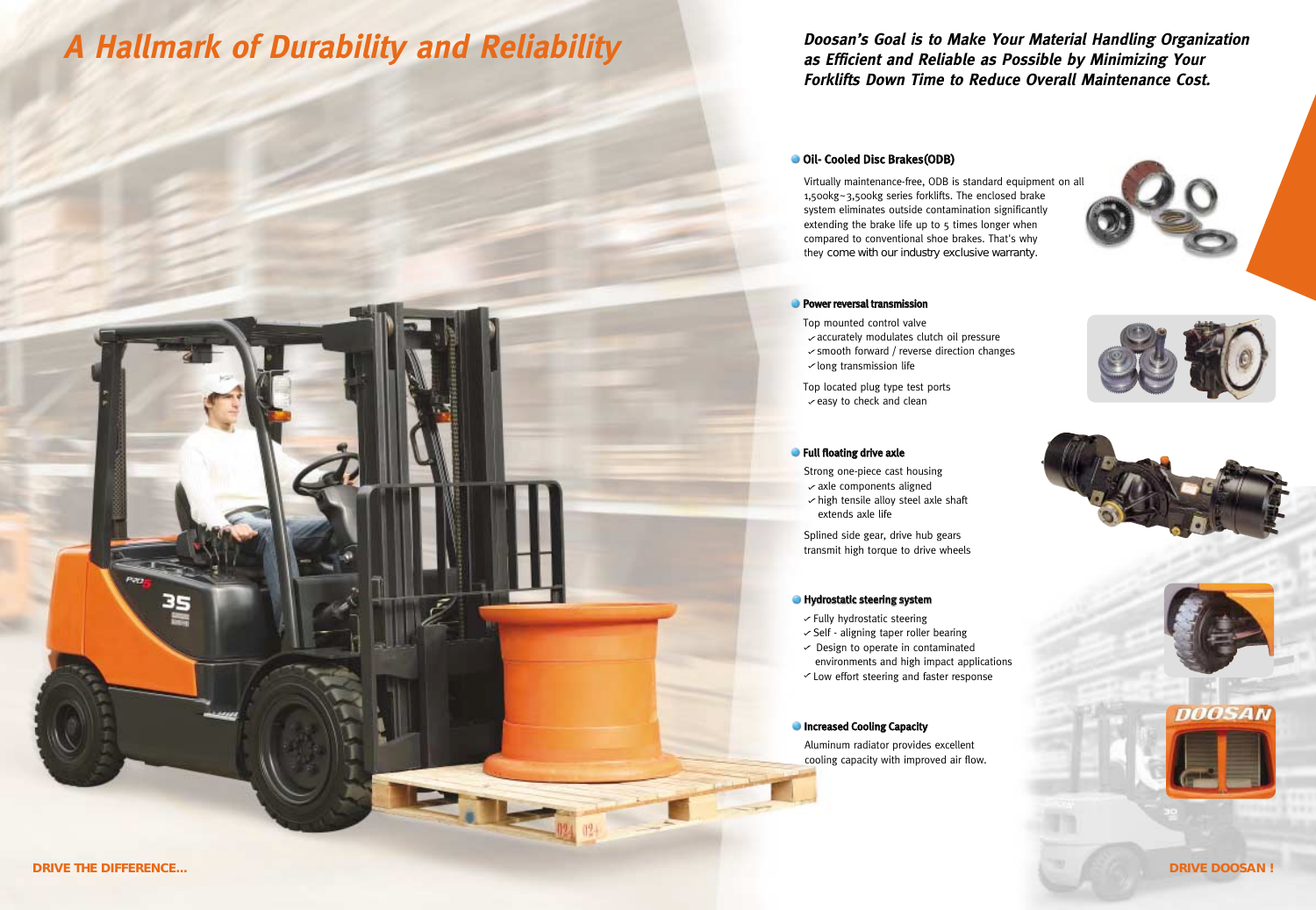





# **High Powered and Fuel - Efficient Diesel, LPG, Gasoline Engines Provide High Performance Levels**

The Doosan forklifts powerful 2.3L, 3.3L, diesel engine and 2.0L, 2.4L LPG / Gasoline engine are Tier-2 and 3 compliant for reduced emissions. These in-line, 4-cylinder, water cooled, overhead valve engines provide high torque at low engine speeds for applications requiring ramp loading and unloading, fast lift speeds, or heavy hydraulic flow requirements.

## **2.3L Diesel Engine(A2300)**

A2300 engine is designed for all-round application with power and economy. Its torque curve at low speed yields excellent durability and low noise levels. For enhanced serviceability, all service access is possible from one side of the engine.

## **3.3L Diesel Engine(B3.3)**

This B3.3 diesel engine is designed exclusively for industrial vehicle applications. Especially optimized engine design provides efficient fuel consumption, low noise and low emission longer service interval.

## G420F Gasoline / LPG Engine

**O** Dual Element Air Cleaner Heavy duty air cleaning system extend engine service life and allows clean, cool air into the engine intake system.

**Integration of Electrical** Components for Easy Maintenance

The optional 2.4 liter G424F gasoline or LPG gas engine provides greater torque and higher performance. The engine includes automatic valve lash adjusters which help to reduce the engine maintenance significantly. Five main bearings provide a solid and stable support base to the crankshaft for additional durability and a longer life.

The low fuel consumption and highly-efficient 2.0 liter G420F gasoline or LPG gas engine includes automatic valve lash adjusters which help to reduce engine maintenance significantly. Five main bearings provide a solid and stable support base to the crankshaft for additional durability and longer life.

## G424F Gasoline / LPG Engine

*DRIVE DOOSAN !*



Tool - less Side Cover and Floor Plate for Serviceability

Fuse and relay box located in front of engine room.





# **Designed Compartment for Service Ease**